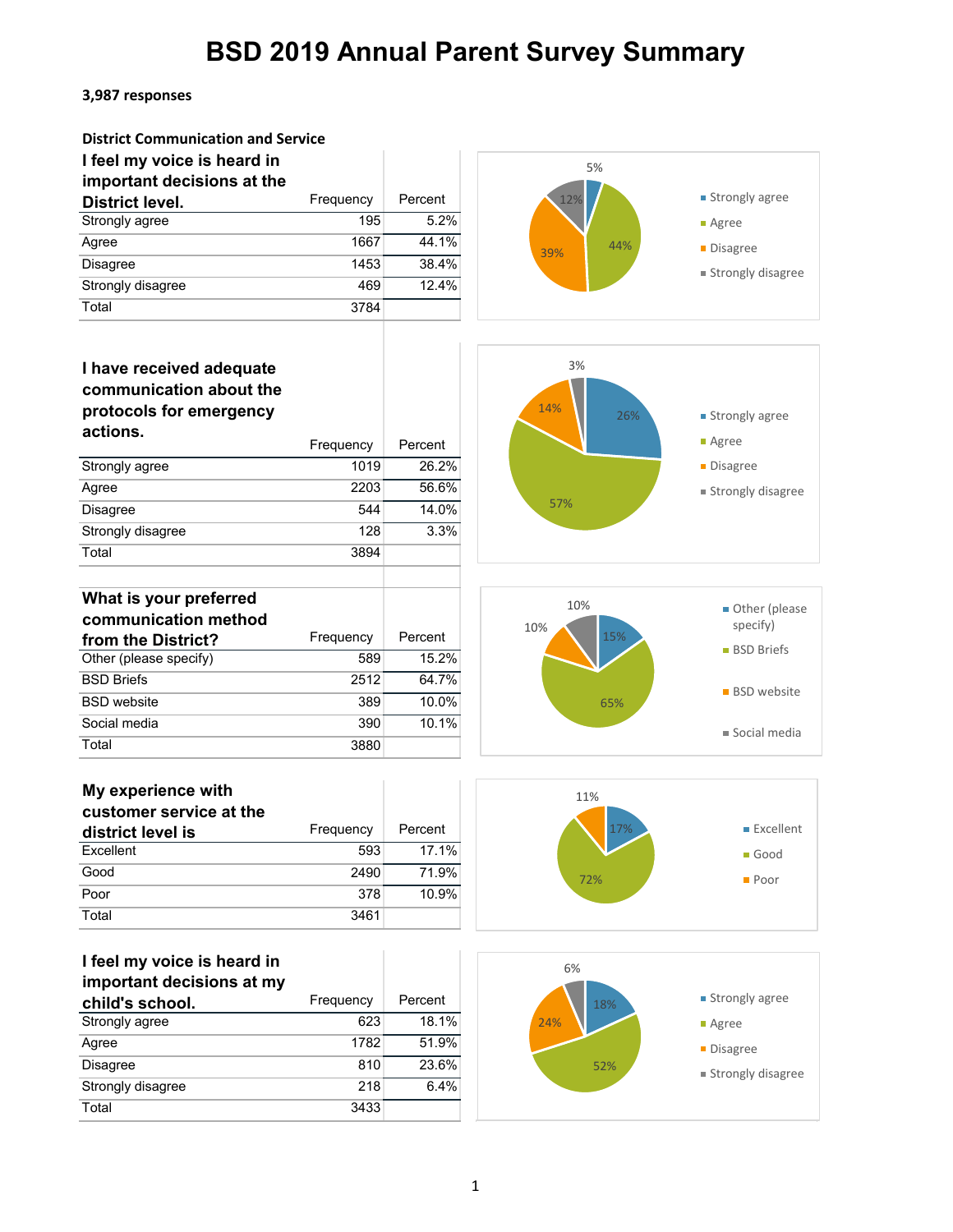| I feel welcome and          |           |         | 6% 1%      |                              |
|-----------------------------|-----------|---------|------------|------------------------------|
| accepted at my child's      |           |         |            |                              |
| school.                     | Frequency | Percent |            | ■ Strongly agree             |
| Strongly agree              | 1802      | 49.1%   | 49%        | <b>Agree</b>                 |
| Agree                       | 1610      | 43.9%   | 44%        | ■ Disagree                   |
| Disagree                    | 206       | 5.6%    |            | ■ Strongly disagree          |
| Strongly disagree           | 51        | 1.4%    |            |                              |
| Total                       | 3669      |         |            |                              |
| I feel valued as an active  |           |         | 3%         |                              |
| partner in my child's       |           |         |            |                              |
| education.                  | Frequency | Percent | 11%        | ■ Strongly agree             |
| Strongly agree              | 1389      | 37.9%   | 38%        | ■ Agree                      |
| Agree                       | 1760      | 48.0%   |            | ■ Disagree                   |
| Disagree                    | 415       | 11.3%   | 48%        |                              |
| Strongly disagree           | 104       | 2.8%    |            | ■ Strongly disagree          |
| Total                       | 3668      |         |            |                              |
|                             |           |         |            |                              |
| I am involved in activities |           |         | 3%         | ■ Daily                      |
| and volunteering at my      |           |         |            |                              |
| child's school.             |           |         | 13%<br>21% | ■ Weekly                     |
|                             | Frequency | Percent |            |                              |
| Daily                       | 109       | 2.9%    | 16%        | ■ Monthly                    |
| Weekly                      | 476       | 12.8%   |            |                              |
| Monthly                     | 600       | 16.2%   |            | $\blacksquare$ A few times a |
| A few times a year          | 1737      | 46.8%   | 47%        | year                         |
| Not at all                  | 792       | 21.3%   |            | ■ Not at all                 |
| Total                       | 3714      |         |            |                              |
| I believe my participation  |           |         |            |                              |
| through volunteering has    |           |         | 1%         |                              |
| made a positive             |           |         | 2%<br>11%  | ■ Strongly agree             |
| contribution.               | Frequency | Percent | 29%        | • Agree                      |
| Strongly agree              | 845       | 29.3%   |            |                              |
| Agree                       | 1633      | 56.5%   |            | Disagree                     |
| Disagree                    | 57        | 2.0%    |            | ■ Strongly disagree          |
| Strongly disagree           | 21        | 0.7%    | 57%        | Don't know                   |
| Don't know                  | 332       | 11.5%   |            |                              |
| Total                       | 2888      |         |            |                              |
|                             |           |         |            |                              |
| I feel well-informed about  |           |         |            |                              |
|                             |           |         | 3%         |                              |
| what's going on in general  |           |         | 10%        | ■ Strongly agree             |
| at my child's school.       | Frequency | Percent | 31%        |                              |
| Strongly agree              | 1096      | 30.7%   |            | • Agree                      |
| Agree                       | 1989      | 55.8%   |            | <b>Disagree</b>              |
| Disagree                    | 378       | 10.6%   | 56%        | ■ Strongly disagree          |
| Strongly disagree           | 104       | 2.9%    |            |                              |
| Total                       | 3567      |         |            |                              |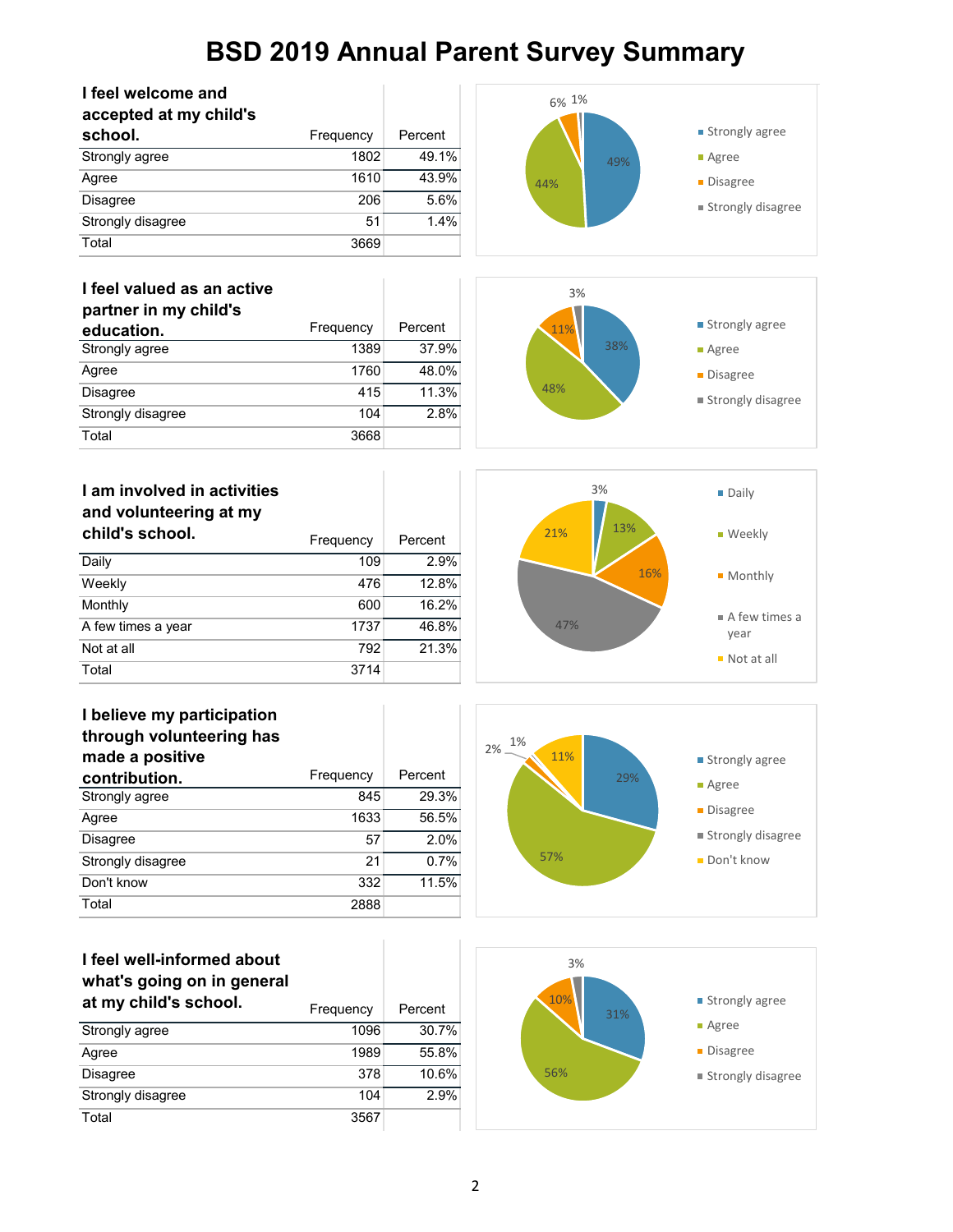#### **Grading and Reporting**

### **I receive adequate communication from my**

### **child's teacher(s) about my**

### **child's academic**

| achievement and progress. | Frequency | Percent |
|---------------------------|-----------|---------|
| Strongly agree            | 1067      | 30.0%   |
| Agree                     | 1500      | 42.1%   |
| <b>Disagree</b>           | 711       | 20.0%   |
| Strongly disagree         | 281       | 7.9%    |
| Total                     | 3559      |         |



#### **Secondary only:**

| I know what my child's |           |         |
|------------------------|-----------|---------|
| grades are in          | Frequency | Percent |
| All of their classes   | 953       | 56.4%   |
| Some of their classes  | 672       | 39.8%   |
| None of their classes  | 65        | 3.8%    |
| Total                  | 1690      |         |



### **Secondary only:**

#### **I understand how my child's grade is calculated in** Frequency Percent All of their classes 578 34.2% Some of their classes 838 49.6% None of their classes 272 16.1% Total 1688

| Column1<br>Secondary only:                              | Column <sub>2</sub> | Column3 |
|---------------------------------------------------------|---------------------|---------|
| I know what my child<br>needs to do to improve in       | Frequency           | Percent |
| All of their classes                                    | 567                 | 33.6%   |
| Some of their classes                                   | 889                 | 52.7%   |
| None of their classes                                   | 231                 | 13.7%   |
| Total                                                   | 1687                |         |
| Secondary only:<br><u>I receive this information in</u> |                     |         |

### **I receive this information in enough time to assist my child in** Frequency Percent

| All of their classes  | 465  | 27.6% |
|-----------------------|------|-------|
| Some of their classes | 886  | 52.6% |
| None of their classes | 332  | 19.7% |
| Total                 | 1683 |       |





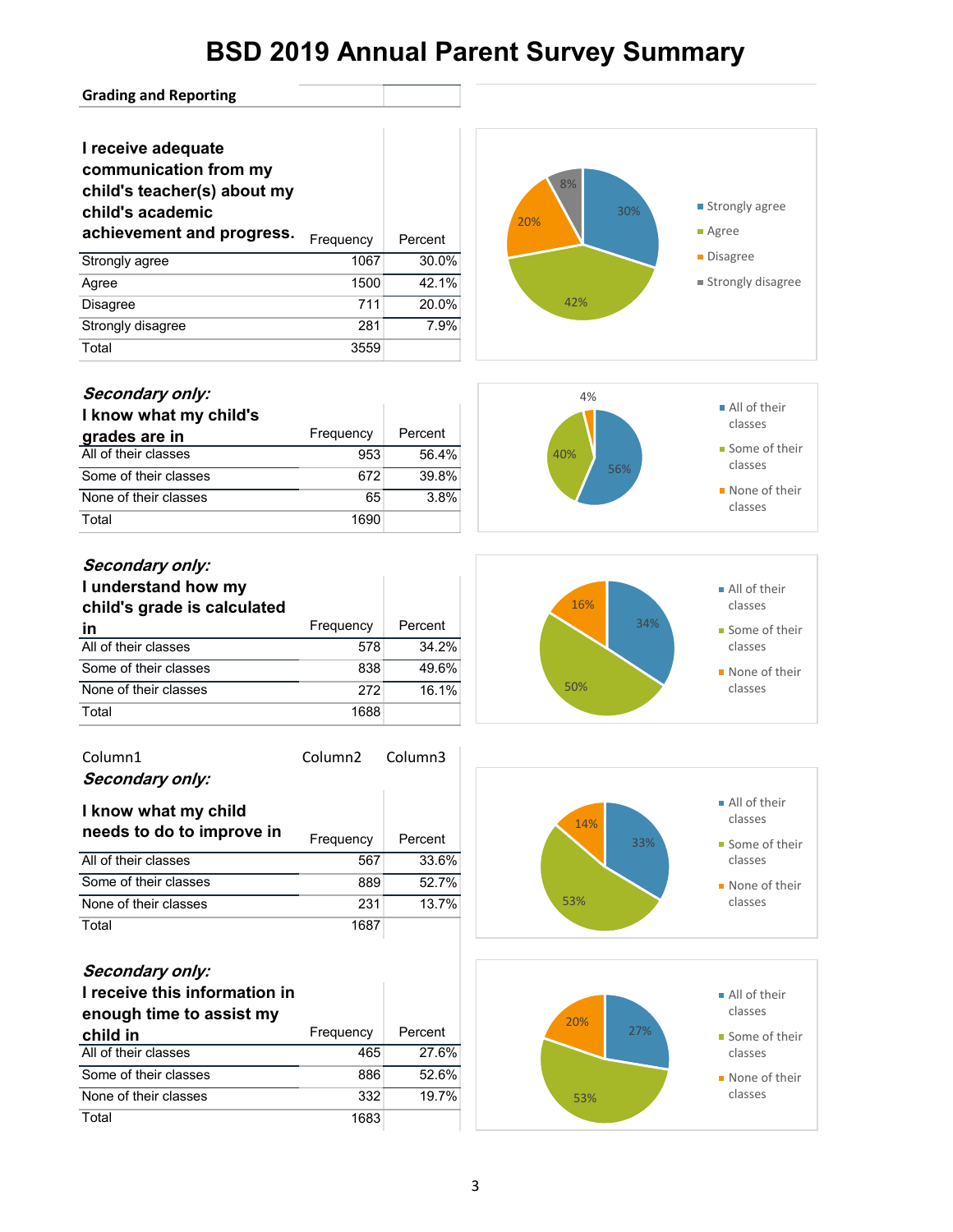

Total 3543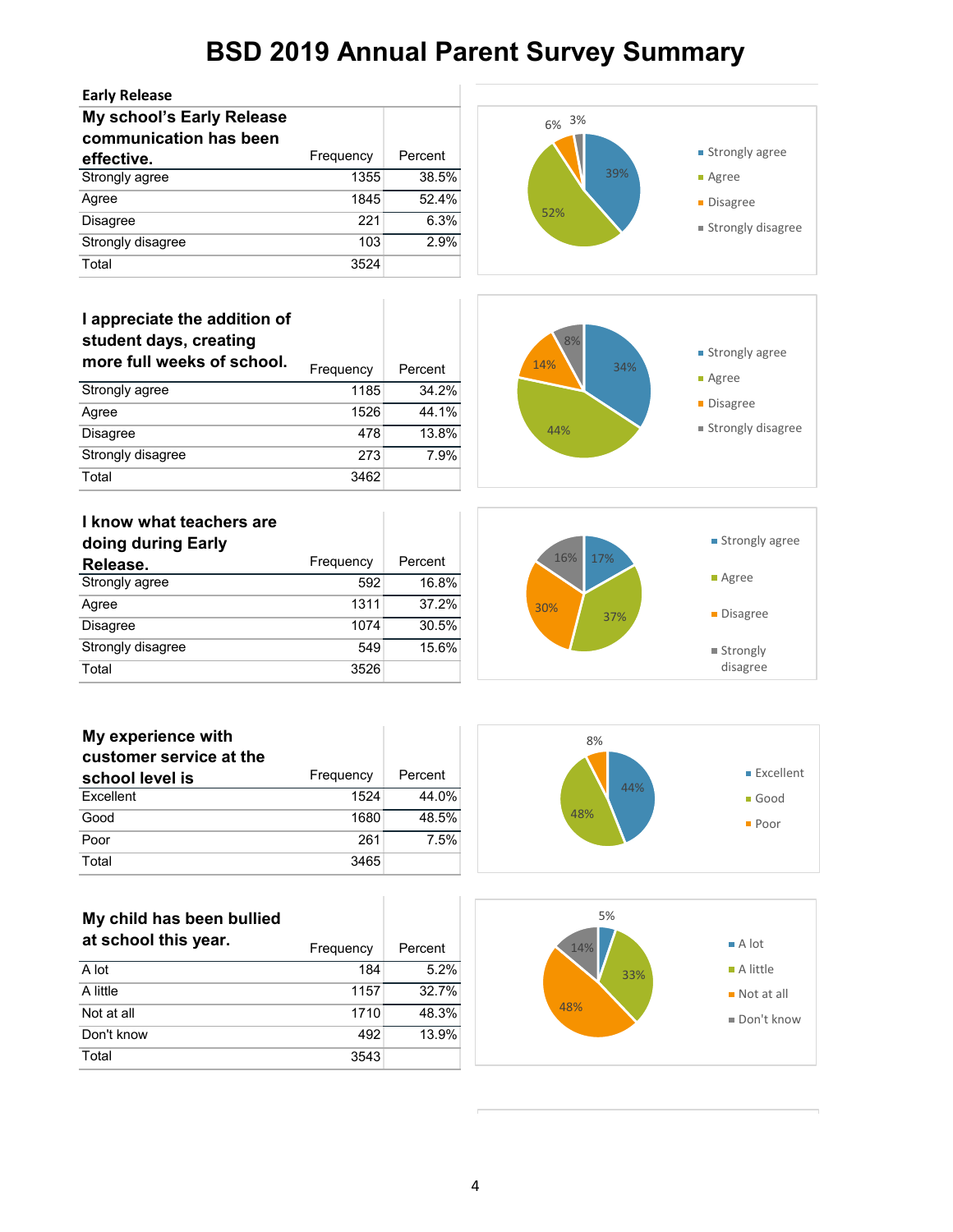| My child has been bullied |           |         |
|---------------------------|-----------|---------|
| on the way to or from     |           |         |
| school this year.         | Frequency | Percent |
| A lot                     | 56        | 1.6%    |
| A little                  | 442       | 12.5%   |
| Not at all                | 2558      | 72.4%   |
| Don't know                | 479       | 13.6%   |
| Total                     | 3535      |         |







| nome? (include assigned<br>readings and choice |           |         |
|------------------------------------------------|-----------|---------|
| readings.)                                     | Frequency | Percent |
| Every night                                    | 1587      | 45.3%   |
| Most nights                                    | 1016      | 29.0%   |
| Some nights                                    | 680       | 19.4%   |
| Rarely                                         | 204       | 5.8%    |
| Never                                          | 19        | 0.5%    |
| Total                                          | 3506      |         |



1%



| Frequency | Percent |
|-----------|---------|
| 1679      | 47.9%   |
| 1487      | 42.4%   |
| 293       | 8.4%    |
| 36        | 1.0%    |
| 11        | 0.3%    |
| 3506      |         |
|           |         |

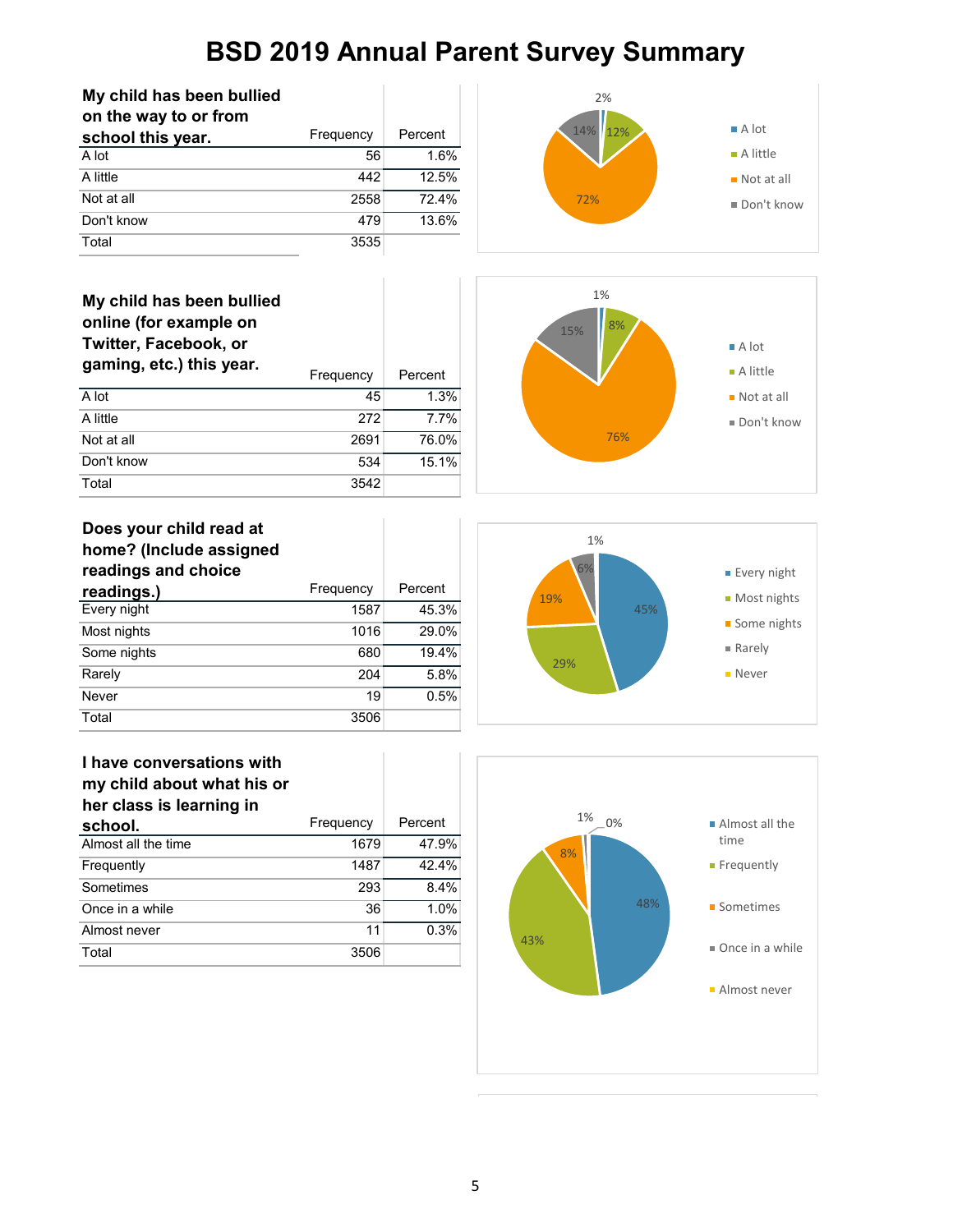| My child's school values    |           |         |
|-----------------------------|-----------|---------|
| the diversity of children's |           |         |
| backgrounds.                | Frequency | Percent |
| A tremendous amount         | 1155      | 33.0%   |
| Quite a bit                 | 1432      | 41.0%   |
| Some                        | 400       | 11.4%   |
| A little bit                | 127       | 3.6%    |
| Not at all                  | 72        | 2.1%    |
| Don't know                  | 310       | 8.9%    |
| Total                       | 3496      |         |



### **My child's school is**

| preparing him or her for |           |         |
|--------------------------|-----------|---------|
| the next school year.    | Frequency | Percent |
| <b>Extremely well</b>    | 823       | 23.5%   |
| Quite well               | 1295      | 37.0%   |
| Fairly well              | 765       | 21.9%   |
| Mildly well              | 318       | 9.1%    |
| Not well at all          | 196       | 5.6%    |
| Don't know               | 99        | 2.8%    |
| Total                    | 3496      |         |



#### **Visual and Performing Arts Studying the arts develops 21st century skills essential for post-high**  school success. Frequency Percent Strongly agree 1962 57.2% Agree 1263 36.8% Disagree 158 4.6% Strongly disagree 48 1.4% Total 3431



| All students should have<br>access to quality visual<br>and performing arts<br>classes during the school<br>day that are taught by a<br>teacher certified in their art |           |         |
|------------------------------------------------------------------------------------------------------------------------------------------------------------------------|-----------|---------|
| form.                                                                                                                                                                  | Frequency | Percent |
| Strongly agree                                                                                                                                                         | 1997      | 58.2%   |
| Agree                                                                                                                                                                  | 1230      | 35.8%   |
| <b>Disagree</b>                                                                                                                                                        | 154       | 4.5%    |
| Strongly disagree                                                                                                                                                      | 51        | 1.5%    |
| Total                                                                                                                                                                  | 3432      |         |

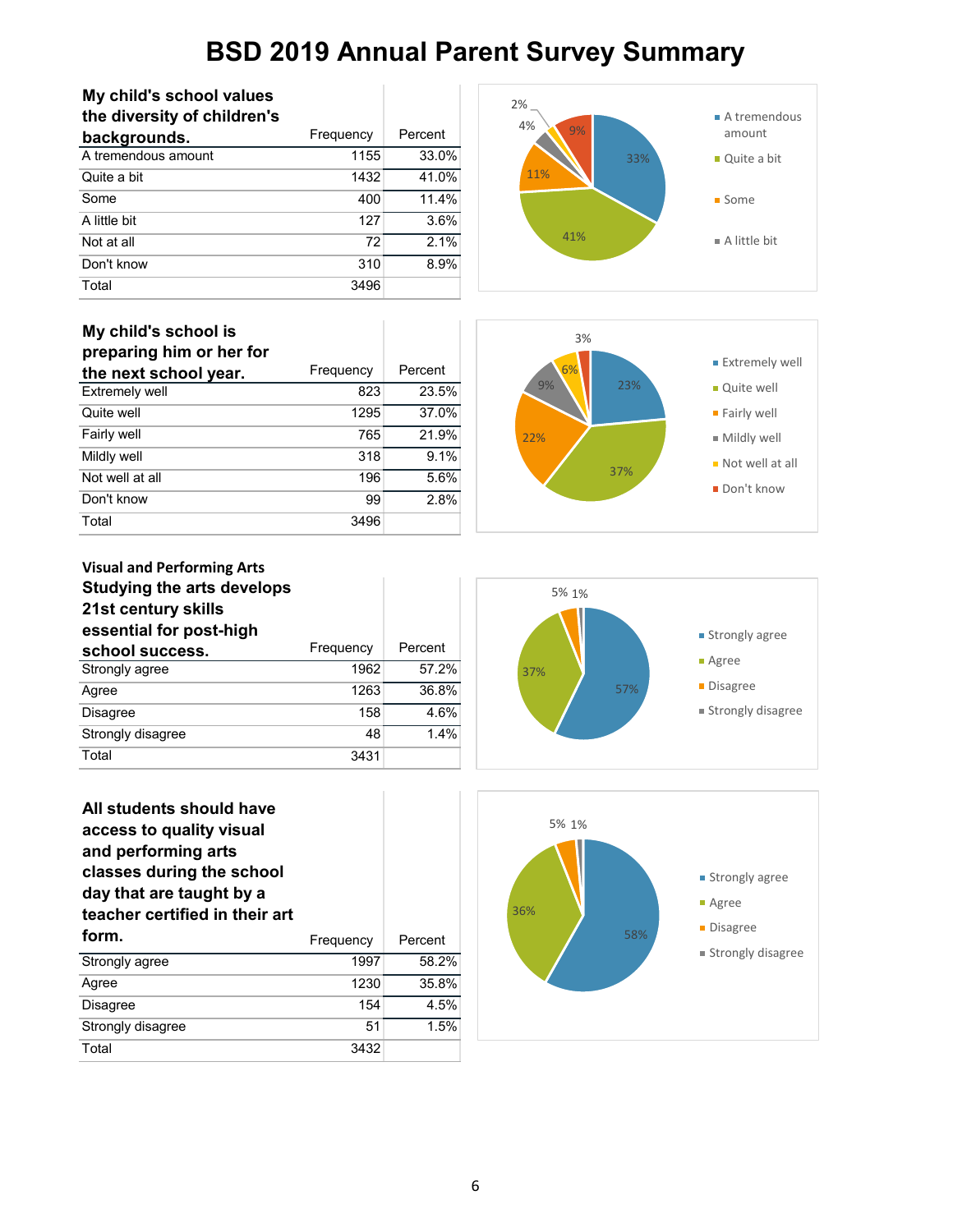| I feel well-informed about<br>the visual and performing<br>arts options offered at my |           |         |
|---------------------------------------------------------------------------------------|-----------|---------|
| child's school.                                                                       | Frequency | Percent |
| Strongly agree                                                                        | 746       | 21.8%   |
| Agree                                                                                 | 1636      | 47.9%   |
| <b>Disagree</b>                                                                       | 807       | 23.6%   |
| Strongly disagree                                                                     | 226       | 6.6%    |
| Total                                                                                 | 3415      |         |



#### **Secondary only:**

| It is easy for my child to<br>schedule their visual<br>and/or performing arts<br>classes and still meet their |           |         |
|---------------------------------------------------------------------------------------------------------------|-----------|---------|
| other school requirements.                                                                                    | Frequency | Percent |
| Strongly agree                                                                                                | 169       | 12.1%   |
| Agree                                                                                                         | 553       | 39.5%   |
| Neither agree or disagree                                                                                     | 433       | 30.9%   |
| <b>Disagree</b>                                                                                               | 186       | 13.3%   |
| Strongly disagree                                                                                             | 59        | 4.2%    |
| Total                                                                                                         | 1400      |         |

T



### **Overall, what grade would**

| you give your child's |           |         |
|-----------------------|-----------|---------|
| school?               | Frequency | Percent |
| A                     | 1495      | 43.0%   |
| B                     | 1363      | 39.2%   |
| C                     | 430       | 12.4%   |
| D                     | 134       | 3.9%    |
| F                     | 56        | 1.6%    |
| Total                 | 3478      |         |





#### **For demographics, non responses are omitted. (Optional) How do you**

| identify your race?            | Frequency | Percent |
|--------------------------------|-----------|---------|
| Asian                          | 362       | 12.5%   |
| <b>Black</b>                   | 29        | 1.0%    |
| Hispanic/Latino                | 307       | 10.6%   |
| Native American/ Alaska Native | 7         | 0.2%    |
| Pacific Islander               | 10        | 0.3%    |
| White                          | 2017      | 69.7%   |
| Multiracial                    | 129       | 4.5%    |
| Other                          | 32        | 1.1%    |
| Total                          | 2893      |         |
|                                |           |         |